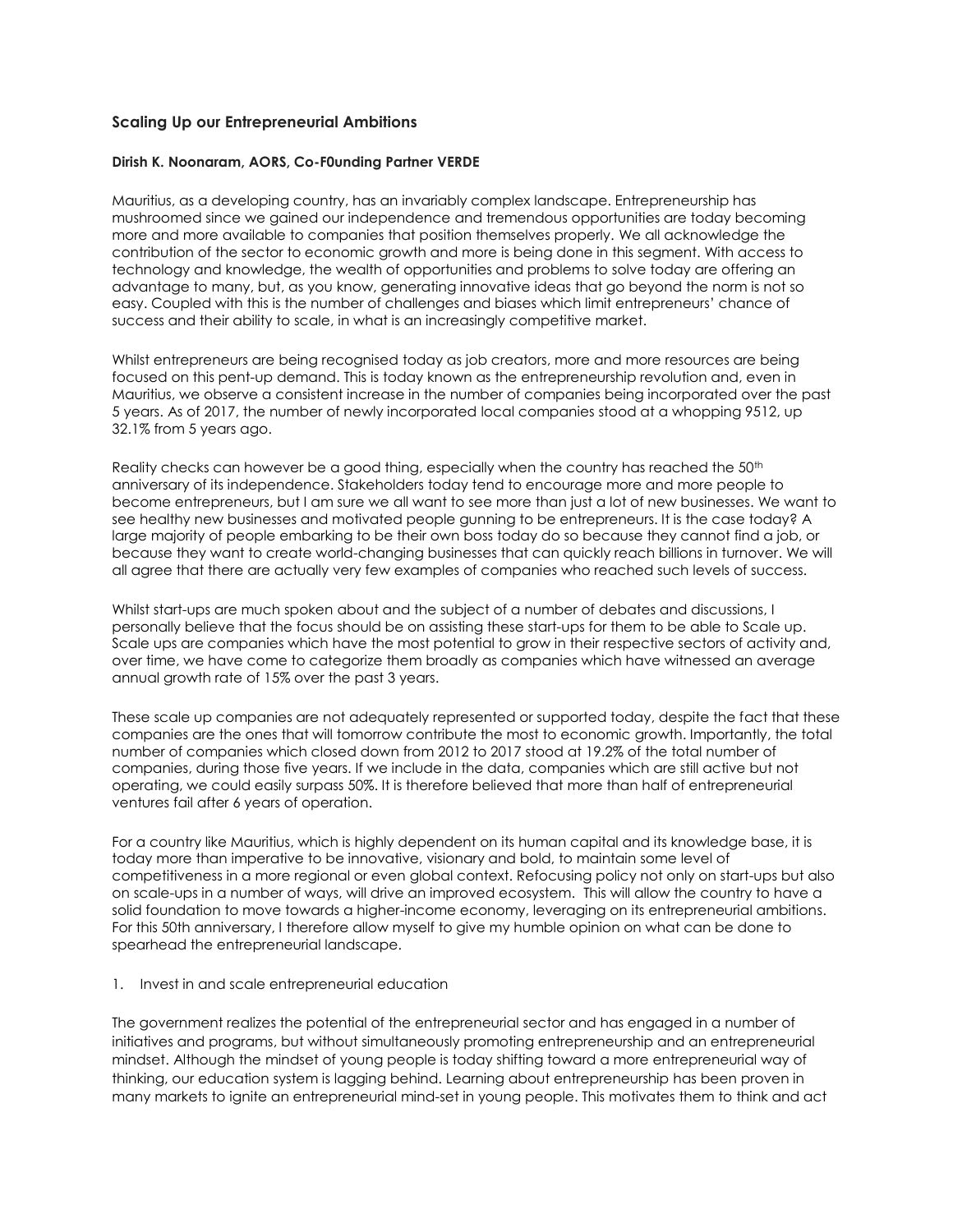like entrepreneurs in all aspects of their lives. As a result, attributes they acquire include: they communicate better; they persist through failure; they become flexible and adaptable when facing obstacles. As people, they learn to take smart risks and become problem solvers and opportunity finders. That is important to the job-skills conversation, for example, because skills such as communication, flexibility, and persistence are in [high demand](https://hbr.org/2014/03/the-seven-skills-you-need-to-thrive-in-the-c-suite/) by employers in the country, as seen in national mis-match surveys published by VERDE.

Entrepreneurial thinkers, in other words, can also be great employees even if they do not themselves become entrepreneurs. They can be so-called intrapreneurs (those who innovate and create change inside organizations) or social entrepreneurs who improve social and government institutions.

## 2. Tangible incentivizes to SMEs

Most entrepreneurs I have met with qualify their experience with government bodies as not necessarily positive—whether it is with regards to taxes, regulatory barriers, licensing, financing or processes that are difficult, time consuming and costly. A means of facilitating and incentivizing entrepreneurs is by engaging directly with them, perhaps by allocation a share of national procurement to SMEs across all sectors of activity. Being the single biggest procurement source, a genuine commitment to setting aside part of procurement for SMEs would create a huge market for entrepreneurs.

#### 3. Encourage recruitment in start-ups and scale ups

Start-ups and scale ups have no clear hierarchies or paths to advancement. From their embryonic stages through more mature ones, however, they need good hires to create and effectively run departments such as marketing, product development, and sales. Entrepreneurs look to recruit people wanting autonomy, creativity, and growth in their jobs—all elements critical to fulfilment, but fail to find them. Young graduates are not willing to take the leap and join a start up in Mauritius, when this is actually the opposite outside Mauritius. Educating graduates on the growth potential, the giant experimentation and the innovative initiatives that these start-ups offer is today essential in their advancement.

# 4. Open the door to financing

Business owners struggle every day to scale. Without capital it is difficult to [advance.](https://www.fastcompany.com/3051732/the-future-of-work/how-companies-can-attract-the-best-young-talent) There are a number of people seeking financing, just as there are a number of investors of all types (banks, investment funds, High Net Worth Individuals, etc.) who are looking for good projects and businesses to invest in. There is today a lack of awareness on the opportunities available through equity financing and other types of financing options, as compared to the traditional debt financing. Mixed type financing and investment pitches are quite common in developed markets where the focus of investment seekers is to raise capital through a number of waves to achieve their project milestones. Today, entrepreneurs I have met with still tend to focus more on keeping their shareholding, rather than to open their equity to investors, sacrificing in the process potential growth that could have resulted from it.

# 5. Create networking opportunities

For all entrepreneurs alike, when support is not available around them, it is very difficult. There are many associations and networking groups around, but are they today offering what is required by entrepreneurs? Seeking advice and outsourcing work is becoming a lot more culturally and socially acceptable today, with entrepreneurs recognizing the 'jack of all trades but master of none' dilemma. Without connectivity and networking, entrepreneurship has a ceiling. What is required today is a dedicated and professional platform which regroups highly scalable companies and companies which have the potential to scale up without necessarily knowing it. This ecosystem would enhance interaction, sharing of knowledge and ideas, and churning of projects amongst entrepreneurs to help them grow and expand.